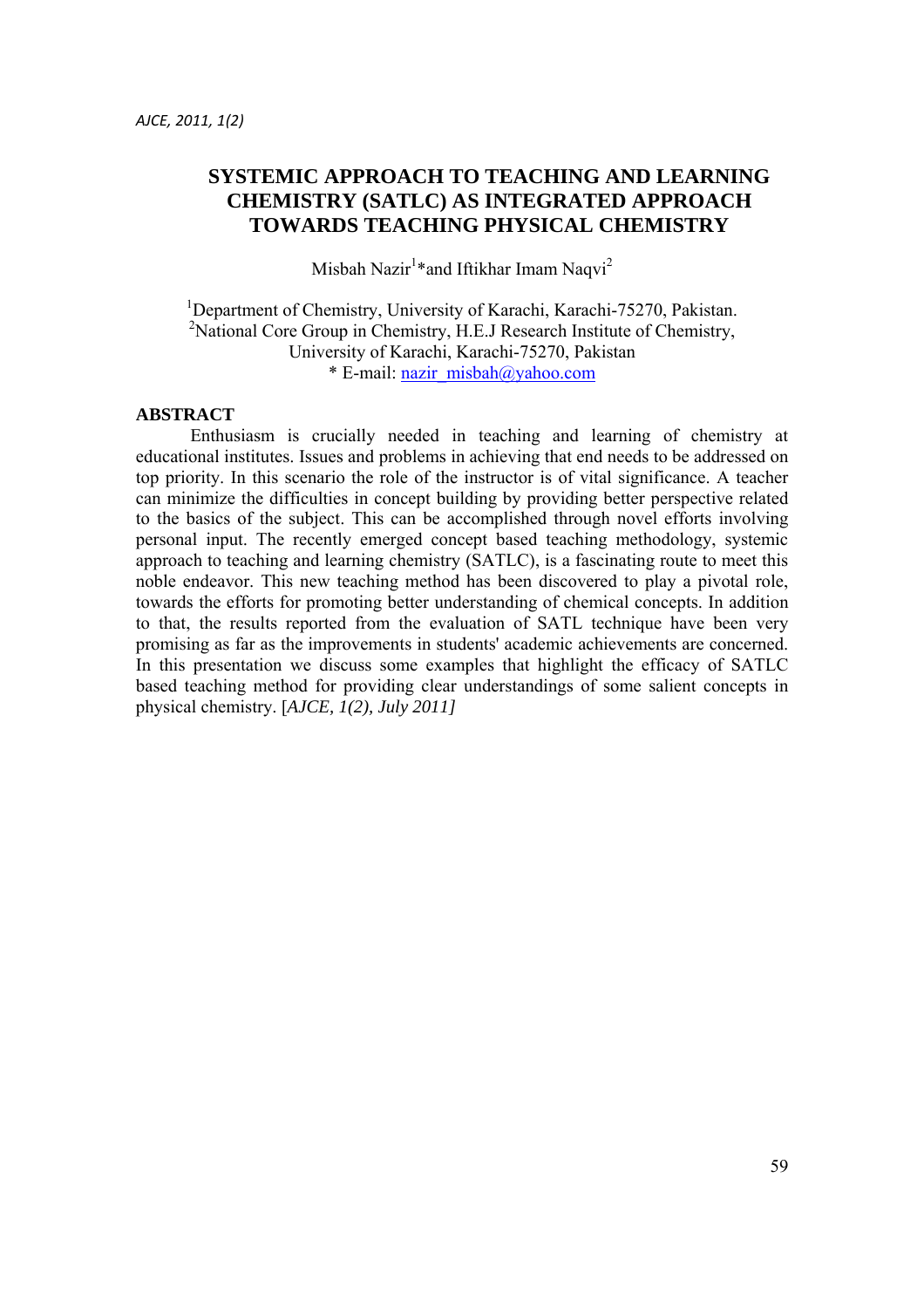#### **INTRODUCTION**

 There are several strategies, through which teaching and learning of scientific subjects in general, and chemistry in particular may be made much easier to understand. Various teaching options continue to be reported in literature to illustrate the basics of chemistry in order to enhance its teaching and learning (1-8) In the past decade an innovative way of teaching and learning through systemic approach (SATL) has been introduced (9-12) for this end.

 The basic goal of this approach is the achievement of meaningful (deep) learning by students. Meaningful (deep) learning was described by Amusable (13) as the formulation of non-arbitrary relationships between ideas in the learners' mind. According to Novack (14) meaningful learning, means that learners deal with a learning task by attempting to form relationships between newly and previously learned concepts. Michael (15) stated that meaningful learning occurs when the learner interprets, relates, and incorporates new information with existing knowledge and applies the new information to solve novel problems.

 SATL is a new way of teaching and learning, based on the present day idea that anything is related to everything globally. The method emphasizes that students should not learn isolated facts (memorization), but connects concepts and facts in a logical context. The SATL model proposes an arrangement of concepts through closed, interacting conceptual systems ("concept clusters"), in which all interrelationships are made clear, up front to the teachers and learners using a concept map-like representation. These goals are met through developing diagrams through which such a closed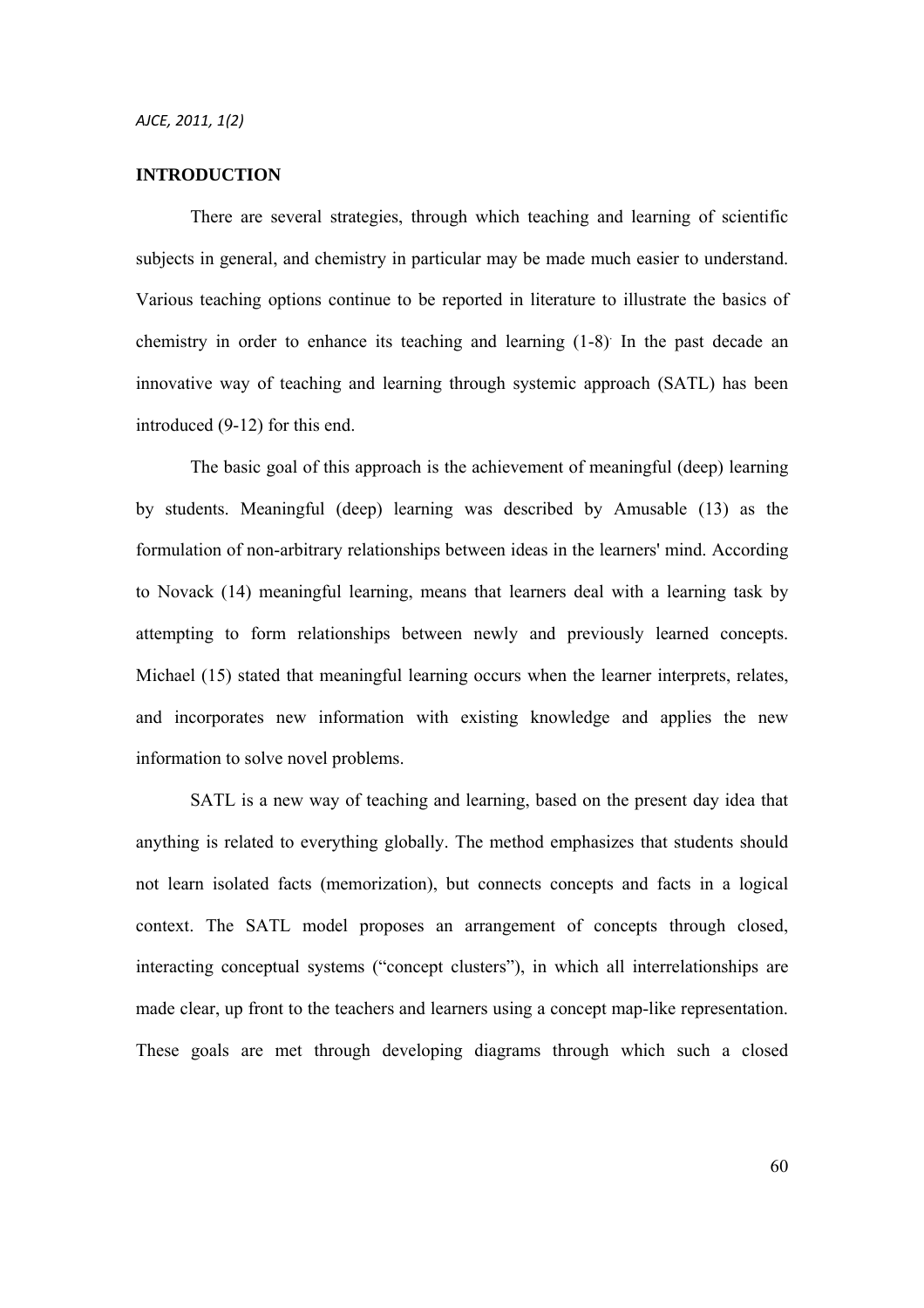conceptual system is amicably represented and that such diagram is called a "systemic diagram"

 The usual approach to teaching a subject involves arranging the associated concepts in a linear manner. The choice of the specific linear approach is often highly subjective and it may obscure relationships that students can easily understand otherwise. The SATL technique, however, involves organizing the concepts associated with a subject in such order that it describes the interrelationships among these very concepts.

## **METHODOLOGY**

 Chemistry courses not only incorporate some basic general disciplines of mathematics, physics and chemistry but they further advance to involve the following specialized chemistry disciplines: Physical chemistry, Organic chemistry, Inorganic chemistry, Analytical chemistry

 Traditional method of teaching the above branches of chemistry is wherein a teacher presents the knowledge in front of students as close compartments with occasional bridges and links. To have clear concepts, a deep understanding of each branch of chemistry is important. Use of SATLC methodology provides a tremendous potential to meet such goals.

 In the forthcoming narrative some examples comprising of SATL modules for teaching Physical chemistry to students of grade 9 are being presented. Those students, having no cleared perceptive of the basic concepts of Physical chemistry, were selected through assessment. These may open new avenues for making students realize the importance of some basic Physical chemistry principles and encourage them for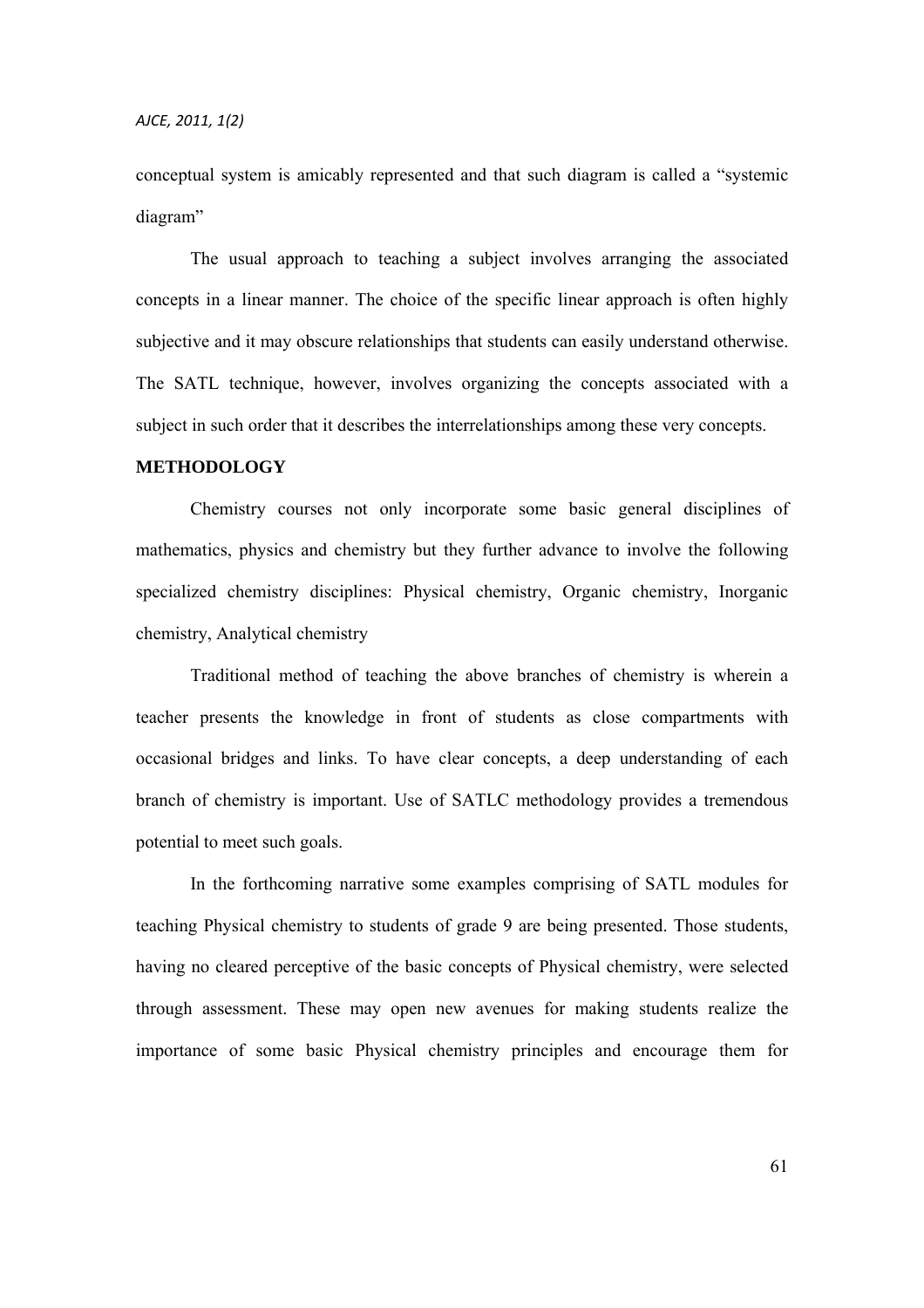acquiring deep rooted learning. The concepts were initially explained to the students through systemic diagrams and then their ability to develop such diagrams was analyzed.

#### **Lecture 1:**

Lecture 1 includes the explanation of some of the basic laws of Physical Chemistry. This branch of Chemistry is based on some fundamentals few of which are given in the form of following basic laws:

| <b>Boyle's Law:</b>    | $P V = constant$ |
|------------------------|------------------|
| <b>Charles's Law:</b>  | $V = constant T$ |
| <b>Avogadro's Law:</b> | $V = constant n$ |
| <b>Ideal Gas Law:</b>  | $P V = n R T$    |

 These laws, when taught in a linear and thus isolated way, seem to demonstrate no interdependence in between themselves or some other very significant physical properties like density, viscosity, entropy etc. In fact this is not the case. The physical parameters are never isolated. These are highly interlinked as demonstrated through the following systemic diagram (SD0) Figure 1.

 The systemic relationships between parameters of the general gas equation are shown in figure 1. It provides a picture that depicts question marks towards nature of linkages among these vital state functions and thus seeks to clarify their correlations.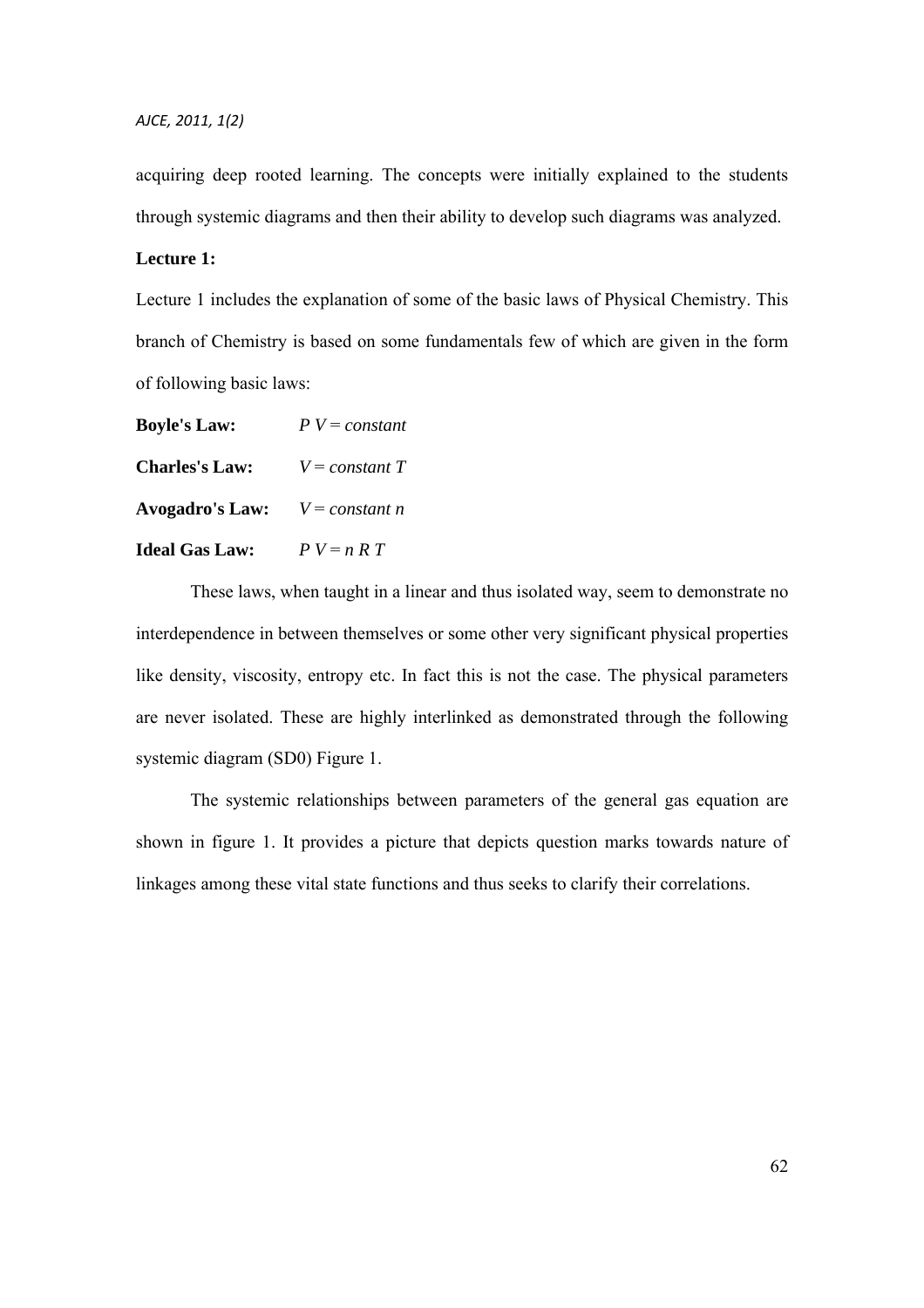

Figure 1. A diagram that seeks to enquire the Systemic relationships of parameters of general gas equations (SD0)

 In this diagram (figure 1), individual concepts have been connected to the others, but the nature of connectivity which leads to comprehension is totally absent. We can improve our understanding by filling in blanks of this connecting diagram, through explaining known gas laws which are Boyle's and Charles's laws, as shown in (SD1) figure 2. As Boyle's law states there is an inverse relationship between pressure and volume, whereas Charles's law postulates the direct relation between temperature and volume, therefore it can be predicted that pressure and temperature are inversely related to each other (figure 2).



Figure 2. Systemic relationships of parameters of general gas equations (SD1) in which tick marks figure out gas laws just discussed by the teacher

 Here some relationships are known and some are unknown, and are still left with question marks. As the teacher now brings in discussion the concepts underlying mole, .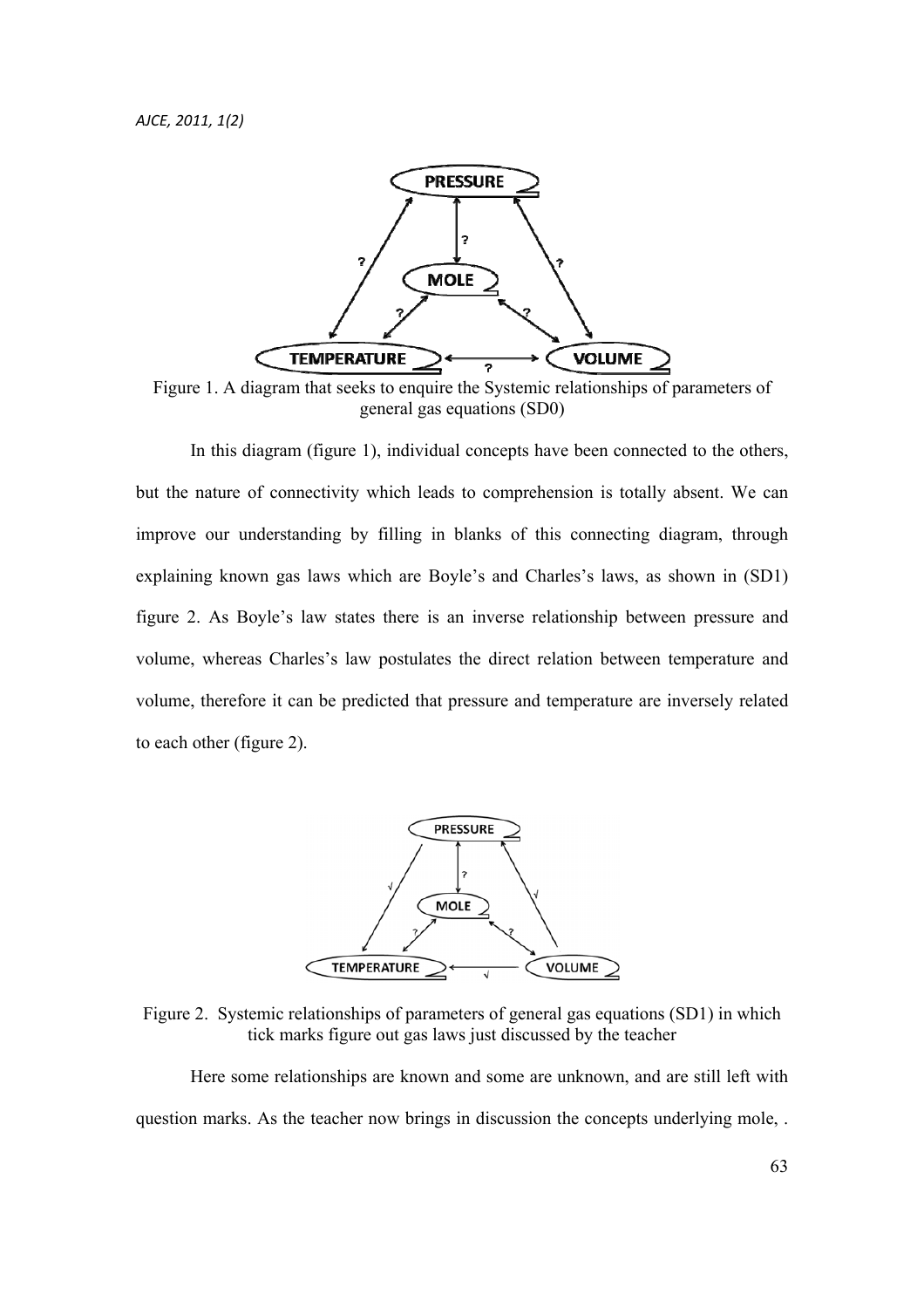a new diagram SD2 (figure 3) gets developed and equation of state *PV* = *n RT* becomes a logical outcome. Greater the number of moles in a system greater will be the pressure and with the constant pressure the increasing number of moles increases the volume, while, the temperature is the average kinetic energy of molecules of the system



Figure 3. Systemic relationships of parameters of general gas equations (SD2)

 Now the teacher delves into further information and discusses diffusion phenomenon in gases. According to Graham's law, rate of diffusion of gases is inversely proportional to the square root of their densities. Number of moles per liter of various gases at given temperature and pressure is constant, so density of a gas is directly proportional to their molar mass or molecular weight. Therefore rate of diffusion of gases is also inversely proportional to molecular weight of gases. These valuable ideas could be made to appear on our systemic diagram (SD3) (figure 4).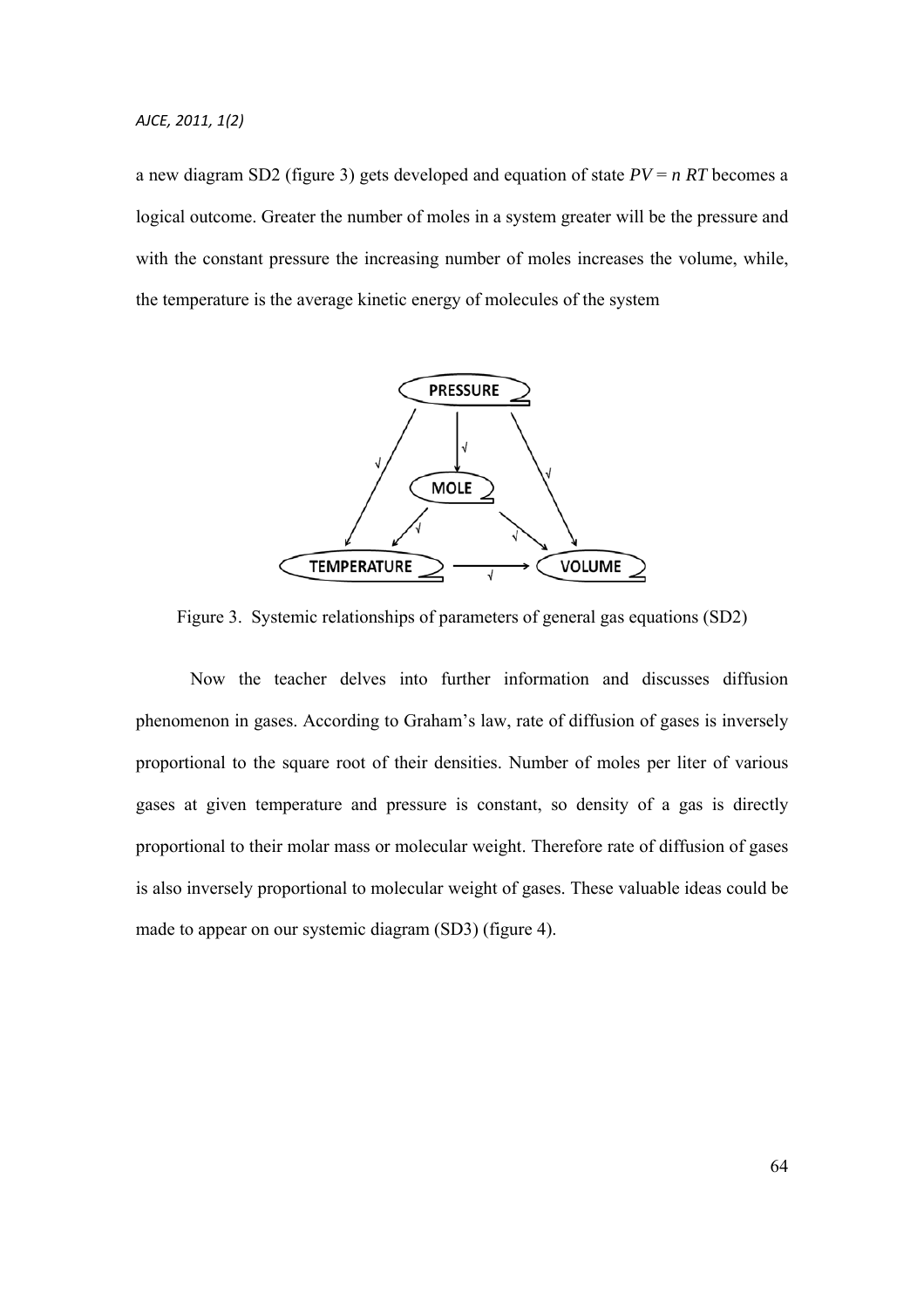

Figure 4. Systemic representation of Graham's Law of diffusion (SD3)

Density is not only related to molar mass but also to a range of other parameters. We can progress further to bring density into focus. As it is known that density depends on mass and volume but mass and volume are further related to concentration. Both density and concentration are affected directly by mass but, volume inversely affects them. Therefore density and concentration can be linked to each other. The density can be enhanced by concentrating the solutions. Thus we came upon the Systemic diagram (SD4) Fig.5



Figure 5. Systemic relationship of concentration and other physical parameters (SD4)

 By the combination of figure 3 and figure 5 a new systemic diagram (SD5) (figure 6) can be obtained, which can make the concepts clearer as all the relationships were explained earlier, and one gets deeper into delicate issues underlying physical chemistry.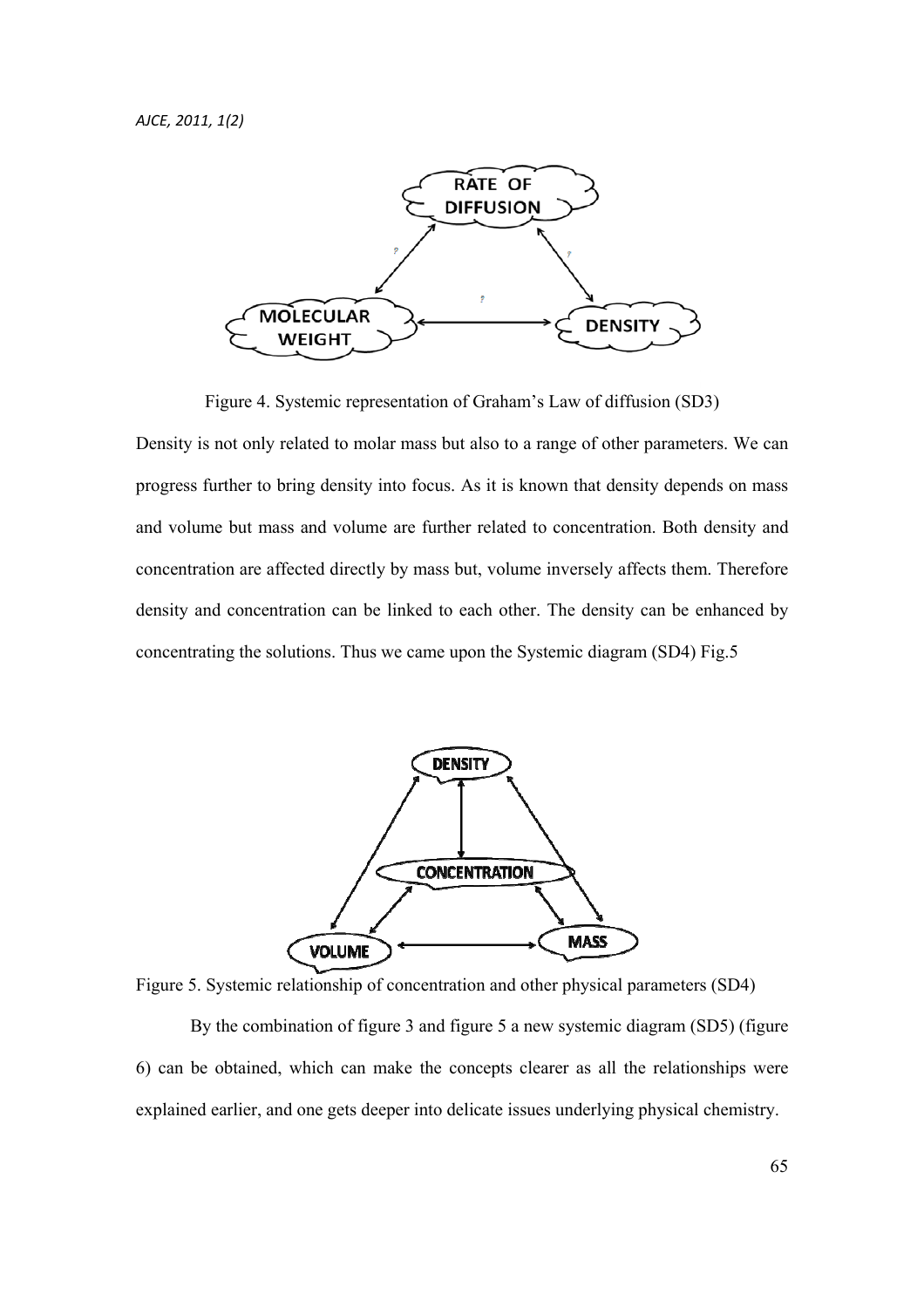

Figure 6. Systemic relationships of parameters of general gas equations (SD5) **Lecture 2:** 

 In this lecture few more of the physical properties of matter are discussed and correlated with parameters demonstrated in lecture 1 and also with some other factors. Surface tension is one of the important properties of any liquid. It can be correlated systemically with some other parameters (SD6) (figure 7) and one of them is intermolecular force. Surface tension is caused by cohesive forces among the liquid molecules. There is a driving force to diminish the surface area; hence, the surface area of the liquid shrinks until it has the lowest surface area possible. That is the reason for the spherical shape of water droplets.

 Intermolecular forces are not independent but linked systemically with other factors like viscosity and temperature (SD7) (figure 8). Viscosity measures the fluidity of a liquid. Stronger attractive forces between the molecules of a liquid resist the flow. Increasing temperature minimizes the intermolecular forces and consequently affects the viscosity.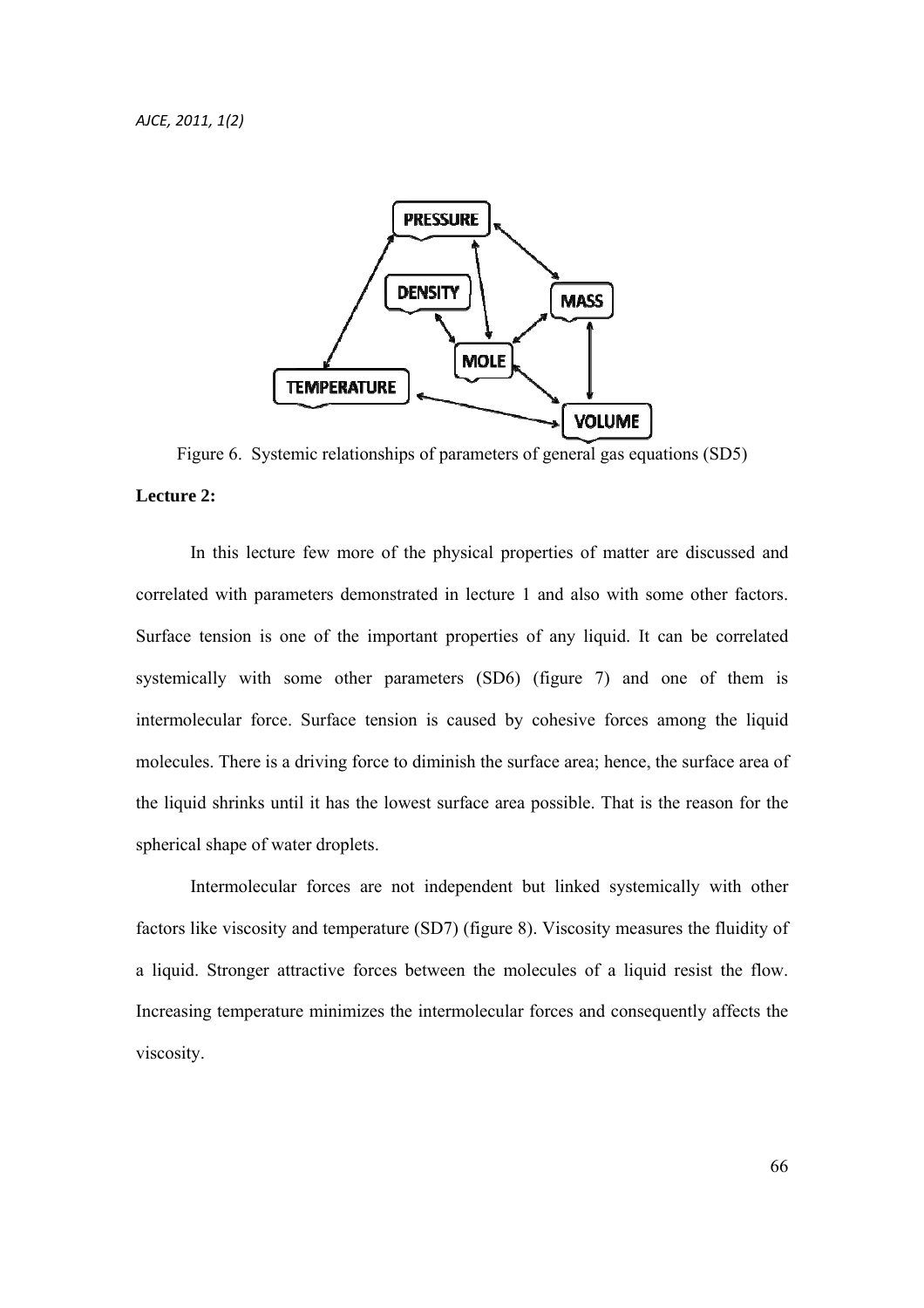Considering the temperature of a system, another systemic diagram (SD8) (figure 9) can be constructed. This systemic diagram also brings into focus and explains the interconnections of molecular properties to another significant issue that is entropy of a system. Entropy, a thermodynamic property, can be utilized to determine the energy available to do useful work in a thermodynamic process.



Figure 7 Systemic approaches for understanding surface tension (SD6).



Figure 8. Systemic relation between viscosity, temperature and intermolecular forces (SD7)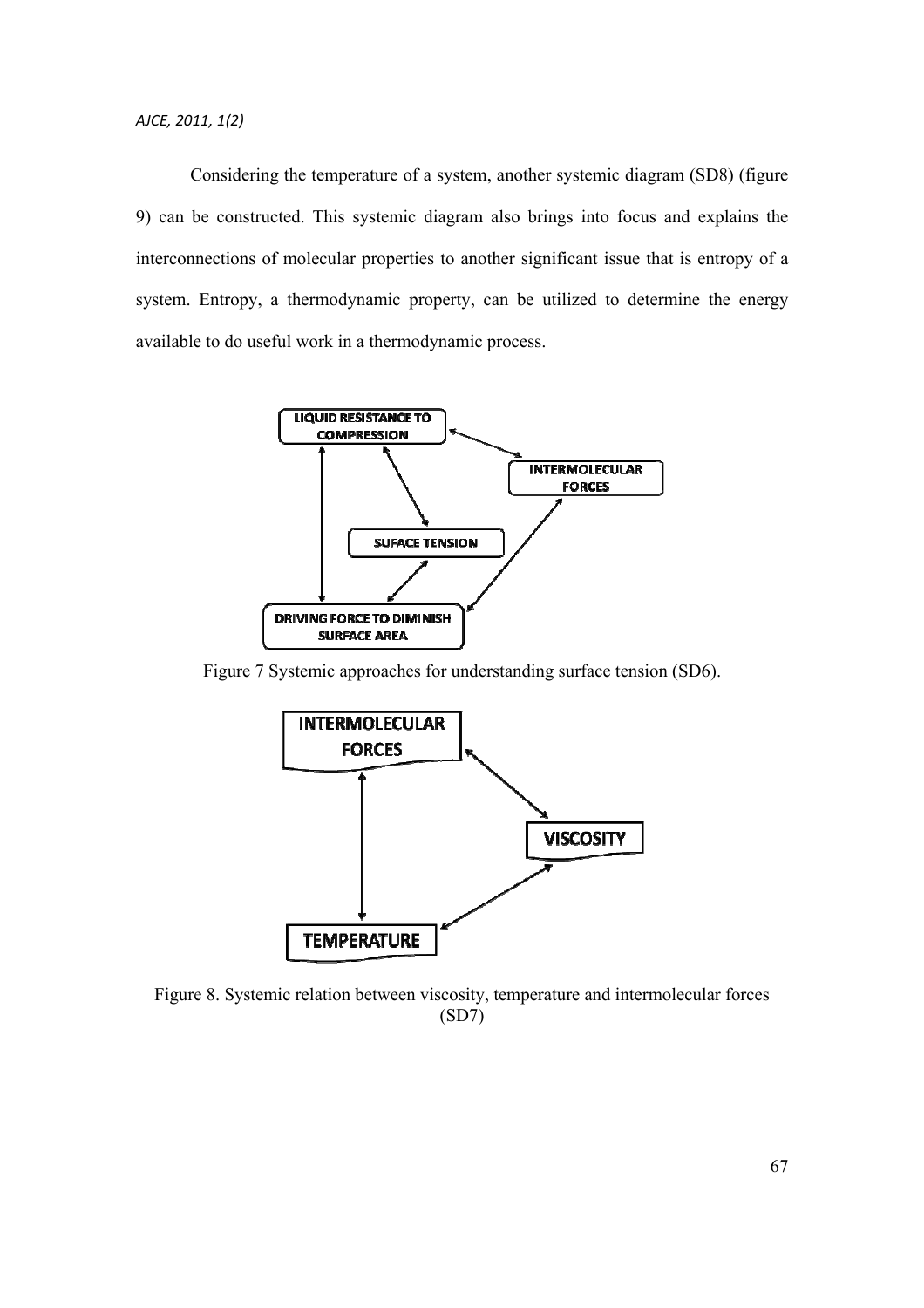

Figure 9. Systemic relationship between entropy and other parameters (SD8)

### **Lecture 3:**

 In Lecture 3 the summary of previous lectures is provided and all the parameters discussed are summed up in one systemic diagram (SD9). Moreover the students' comments are also collected and their ability to develop systemic diagram is also examined (see students' comments in the forthcoming narrative).

 Understanding of the above sub-systemic diagrams (SD0-SD8) facilitates students to find the connections between the various physical parameters given in the Systemic diagram (SD9). This leads to deep learning (meaningful understanding) of a scientific knowledge domain and the learner is able to come into terms with an important educational goal (9-12).



Figure 11. Systemic relations between physical parameters (SD9)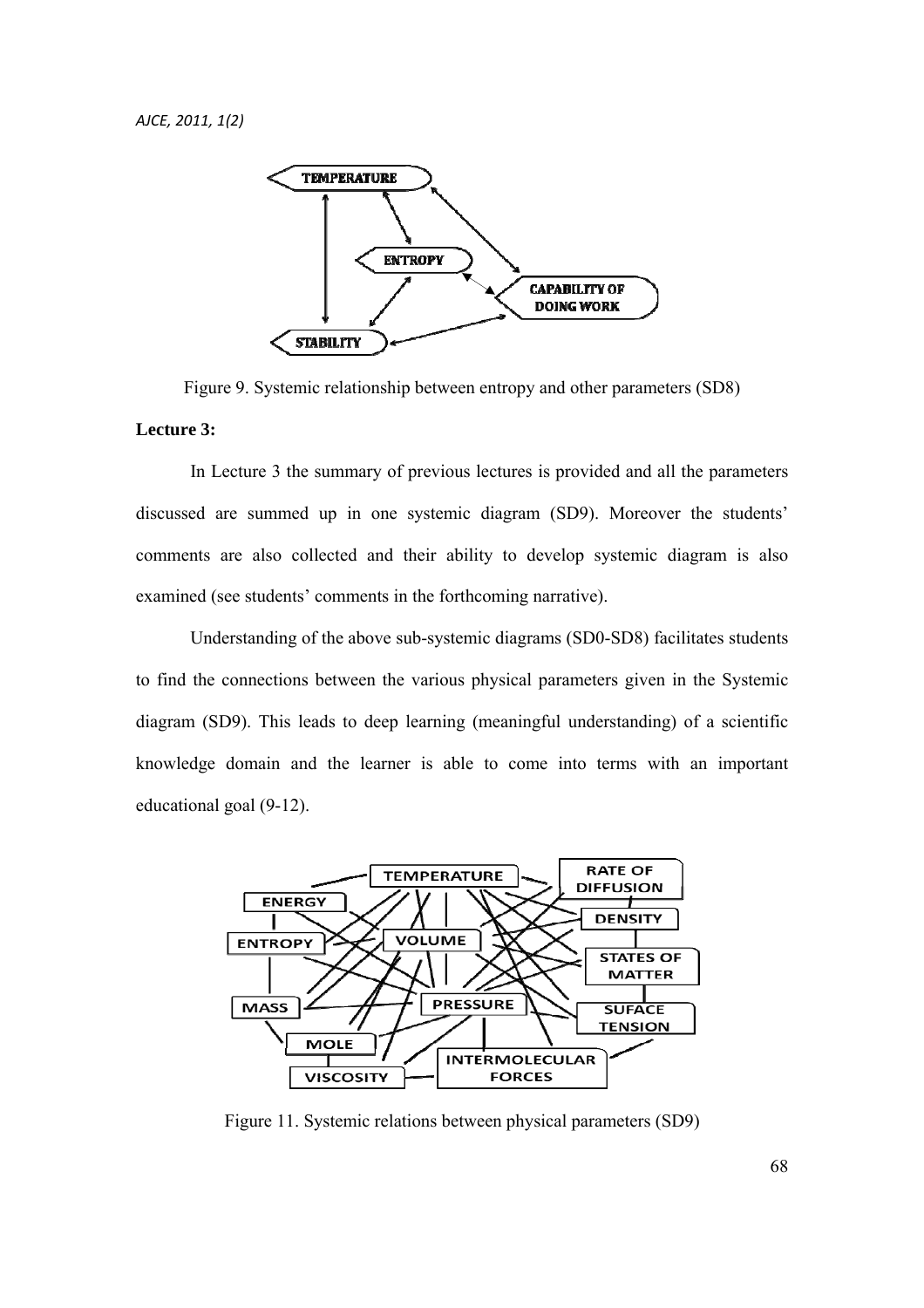It will be miserable to decipher all of these interrelationships when taught via linear approach that is practiced in our classrooms. We can only solve this complexity if we are provided with the sub-systemic diagrams (SD0-SD89) in building the systemic paradigm (SD9) and thus the interconnections of parameters of general gas laws with the other physical properties can be presented in an effective way.

 In this diagram (SD9) that appears at the end of our systemic presentation (Final systemic Diagram, SDF) we have brought major physical chemistry related concepts on board in full view. As we develop comprehension we can fill in the blanks to find a bird's eye view of the issues in one go.

### **Students Comments:**

 After the end of this unit, students were asked to answer the Questionnaire below. Most of them responded positively to this particular SATL method. The summary of their response is shown in table 1.

#### **Table (1):**

| <b>Question</b>                                        | <b>Response</b> |                 |     |
|--------------------------------------------------------|-----------------|-----------------|-----|
|                                                        | High            | <b>Moderate</b> | Low |
| To what extent did you benefit from this methodology?  | 100%            |                 |     |
| To what extent were these lectures useful to you?      |                 |                 |     |
| Did this lecture add something new to your knowledge   | 87.5%           | 12.5%           |     |
| about SATLC?                                           |                 |                 |     |
| Did this lecture give you the chance to participate in | 50%             | 50%             |     |
| discussion?                                            |                 |                 |     |

 Students were also able to develop the systemic diagrams (SD) on their own accord, which is an indication of their understanding of the topic. Few of the connectivity diagrams prepared by them are given below.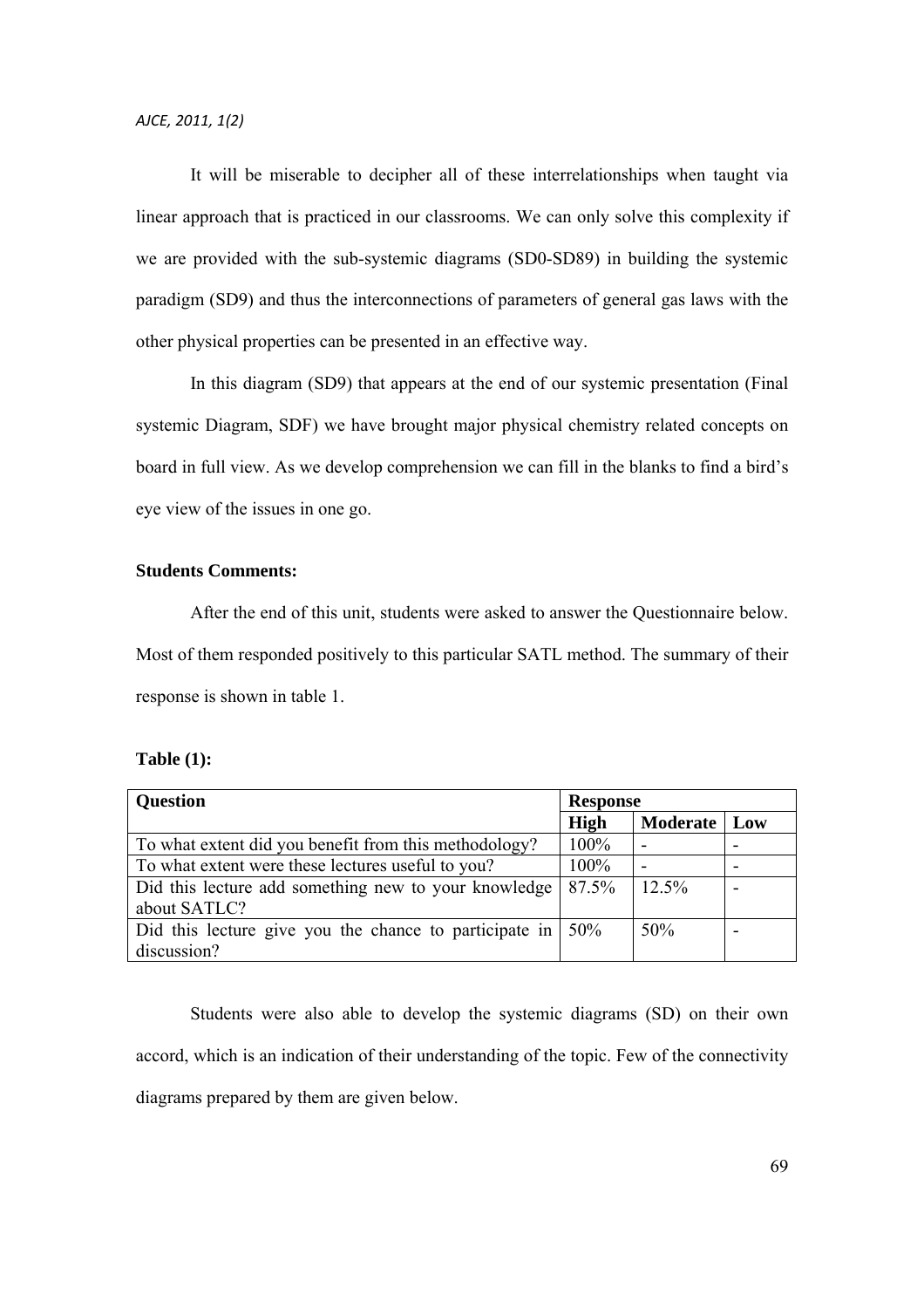

Figure 12. Systemic Diagram of some physical parameters



Figure 13 .Systemic Diagram of Surface tension.

Some students also gave their comments, which are as follows:

- This has benefited me a lot. Several concepts of mine are cleared. I got many ideas to go through the basics of chemistry at a glance.
- This is the best lecture I have ever attended.
- Basic concepts of chemistry are presented in an excellent way. It really provides me an opportunity to learn chemistry, and correlate it to collective issues.
- This lecture is very meaningful to me. Now I understand that through systemic approach it's very easy to have the clear concepts of chemistry.

### **CONCLUSIONS:**

SATL based teaching lessons are magnificent means to: (9-12)

- 1. Enhance the learning process in a classroom.
- 2. Making maximum connections between chemistry concepts and the real world around us.